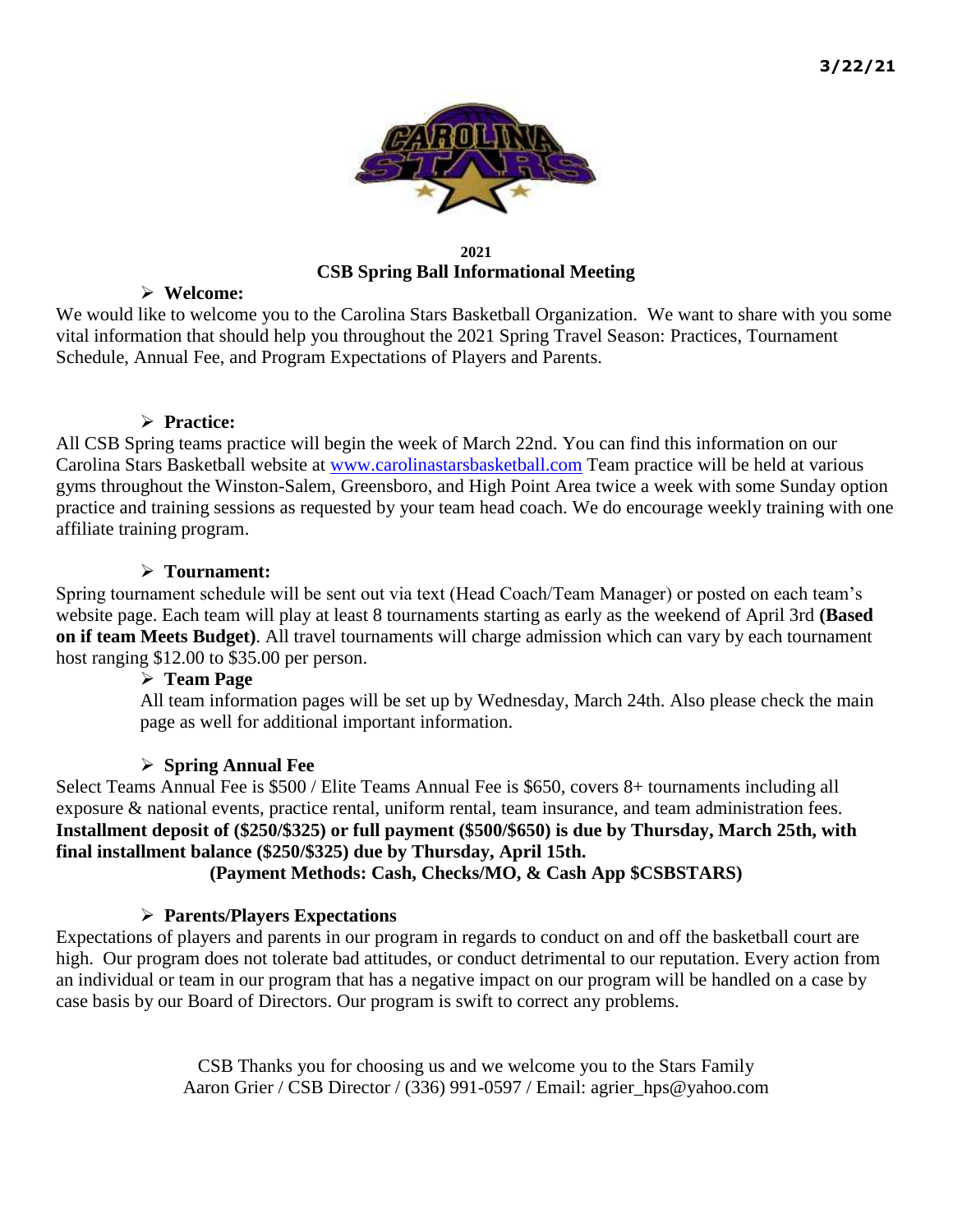# Check off list-What to bring next practice

| <b>Registration Form</b>         |  |
|----------------------------------|--|
| 3rd-10th (Grade Only)            |  |
| DMV Photo ID - Sanctioned Events |  |
| Only / National ID Certified     |  |
|                                  |  |
| Birth Certificate (Copy Only)    |  |
| Latest Report Card (Copy Only)   |  |
| Parent/Player Contract           |  |
| <b>Medical Release</b>           |  |
| 20 for \$20 Fundraiser           |  |
|                                  |  |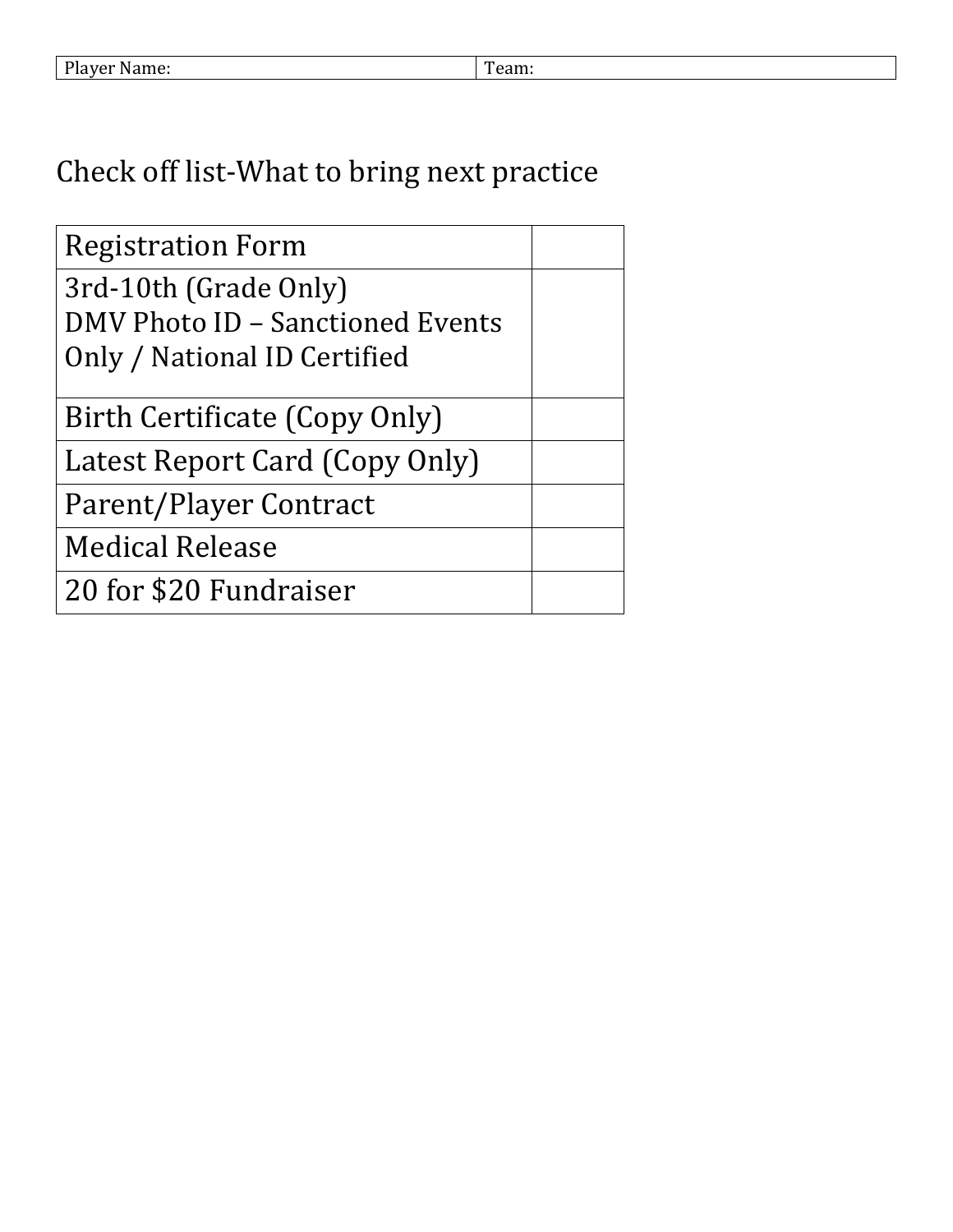#### **Carolina Stars Basketball Player-Parent Commitment Contract**

Please accept this contract of Carolina Stars Basketball Organization for the 2021 Spring Season, March 22nd -August 31st, 2021. Please read the following thoroughly. In accepting this offer and paying the initial (\$500 - Select Regional Teams) / (\$650 - Elite/Select Circuit Teams) the undersigned player will be committed to Carolina Stars Basketball for the 2021 Spring Season.

#### **Expectations of a Carolina Stars Basketball Player:**

The Carolina Stars motto is "One Team, One Body". We believe that discipline-academically and athletically are as important as shooting form, ball handling skills and rebounding ability. Becoming a great basketball player requires dedication and sacrifice, therefore Carolina Stars student-athletes are expected to:

\*Attend and be on time for all games, practices and training sessions.

\*Notify the coach, prior to a game or practice, if unable to attend.

\*Stretch and warm up prior to all practices and games.

\*Respect and cooperate with coaches & other teammates at all times and respect the coach's decision on playing time.

\*Display good sportsmanship. Profanity and inappropriate behavior (as determined by the coach) is unacceptable.

\*Exhibit unselfishness by being a team player on and off the court and participate in all team fundraisers.

\*Make good decisions on and off court. Use of profanity, tobacco products, alcohol, or drugs will not be tolerated.

\*Strive for academic excellence. Grade average of "A/B" (3.5 GPA or Better) is the goal for each Carolina Stars Participant anything less than a "C" (2.5 GPA) is not acceptable. *GPA determined using only Core Academic Classes.*

*\*Players are only allowed to play on 1 team unless it's a major shoe team.*

#### **Expectations of Parents and Guardians of the CAROLINA STARS Basketball Player**

Parents and Guardians are key ingredients to the success of the CAROLINA STARS Basketball Program. Parents can demonstrate the importance of discipline and dedication by meeting the following expectations:

\*Agree to pay the 2021Player Fee by the final due date (1st payment of \$250/\$325 is due by April 1st, 2021 and the remaining balance is due on April 22nd, 2021). Please understand that if player fees are not paid when due, the player uniform will not be released until such fees or deposit is paid **(No Refunds Once Team Plays in First Tournament Play).**

*If a payment plan is accepted; please note that all payments must be on time to guarantee the player's position on the team. \**It's the Responsibility of the parents to check the CAROLINA STARS Basketball website for all team information: practice, tournament schedule, tournament play, team meetings, and etc.

#### **(www.carolinastarsbasketball.com)**

\*Commit to volunteering during organization and team fundraising functions.

\*Parents/Players are to help fundraisers for coaches travel expenses for nationals.

\*Ensure arrangements for players to arrive at games and practices on time and be picked up on time.

\*Set a good example by having respect for coaches, referees, other parents, and members of other teams.

\*Not speaking critical or sending mass email critical of organization, players, parents, coaches or directors.

\*Be encouraging, not critical, during and after games and respect the coaches' decisions on playing time. Under no circumstances are parents allowed to approach the bench. **(Only in an emergency)**

\*Leave the coaching to the coaches. Do not provide instructions to the players from the stands-**NO EXCEPTIONS**!!!

*No loud outburst of any kind is permitted. We do encourage positive cheering for all players.*

\*Accompany your child to tournaments. If this is not possible, a note giving permission for another specified person to obtain necessary medical treatment is required for the player to attend the event.

#### **Please read below and sign:**

I, as a player and parent/guardian, understand that participating with the CAROLINA STARS Basketball Organization carries the responsibility of acting in a positive manner in practices, games, and other organization events and I will follow the guidelines set by the CAROLINA STARS Basketball for the 2021 Spring Season.

I will be a positive influence on the members of my team, and understand that playing on the CAROLINA STARS Basketball Team is a privilege and I understand that playing time is also a privilege, and that I need to attend practice and listen and work hard in practice to compete for my playing time. If I am not happy with my playing time, I will not confront the coach, or call him/her immediately following a game (the day of or the next day). I will ask to set up a meeting with the coach to discuss the issue, but understand that playing time is not up for debate.

I understand that my uniform should be turned in at the end of each tournament, unless otherwise arranged by my coach or team manager. I am also responsible for the upkeep of my uniform when it is in my care. Uniforms are the property of the CAROLINA STARS Basketball Organization. The undersigned parent/legal guardian understands that it is my responsibility to return the undersigned player's *uniform* (*Jersey and Shorts*) to the CAROLINA STARS Basketball team manager after the last game of each tournament event. We agree to pay \$100 cost of *uniform* if it is damaged or lost while in the possession of the player.

### **www.carolinastarsbasketball.com**

\_\_\_\_\_\_\_\_\_\_\_\_\_\_\_\_\_\_\_\_\_\_\_\_\_\_\_\_\_\_\_\_\_\_\_\_\_\_\_\_\_\_\_\_\_\_\_\_\_\_\_\_\_\_\_\_\_\_\_\_\_\_\_\_ \_\_\_\_\_\_\_\_\_\_\_\_\_\_\_\_\_\_\_\_\_\_\_\_\_\_\_\_\_\_\_\_\_\_\_\_\_\_\_\_\_\_\_\_\_\_\_\_\_\_\_\_\_\_\_\_\_\_\_\_\_\_\_\_\_\_\_\_\_\_\_\_\_\_\_\_\_\_ **(Player Signature) (Date) (Parent/Guardian Signature) (Date) Approved By: Carolina Stars Basketball / REVISED 3/22/21**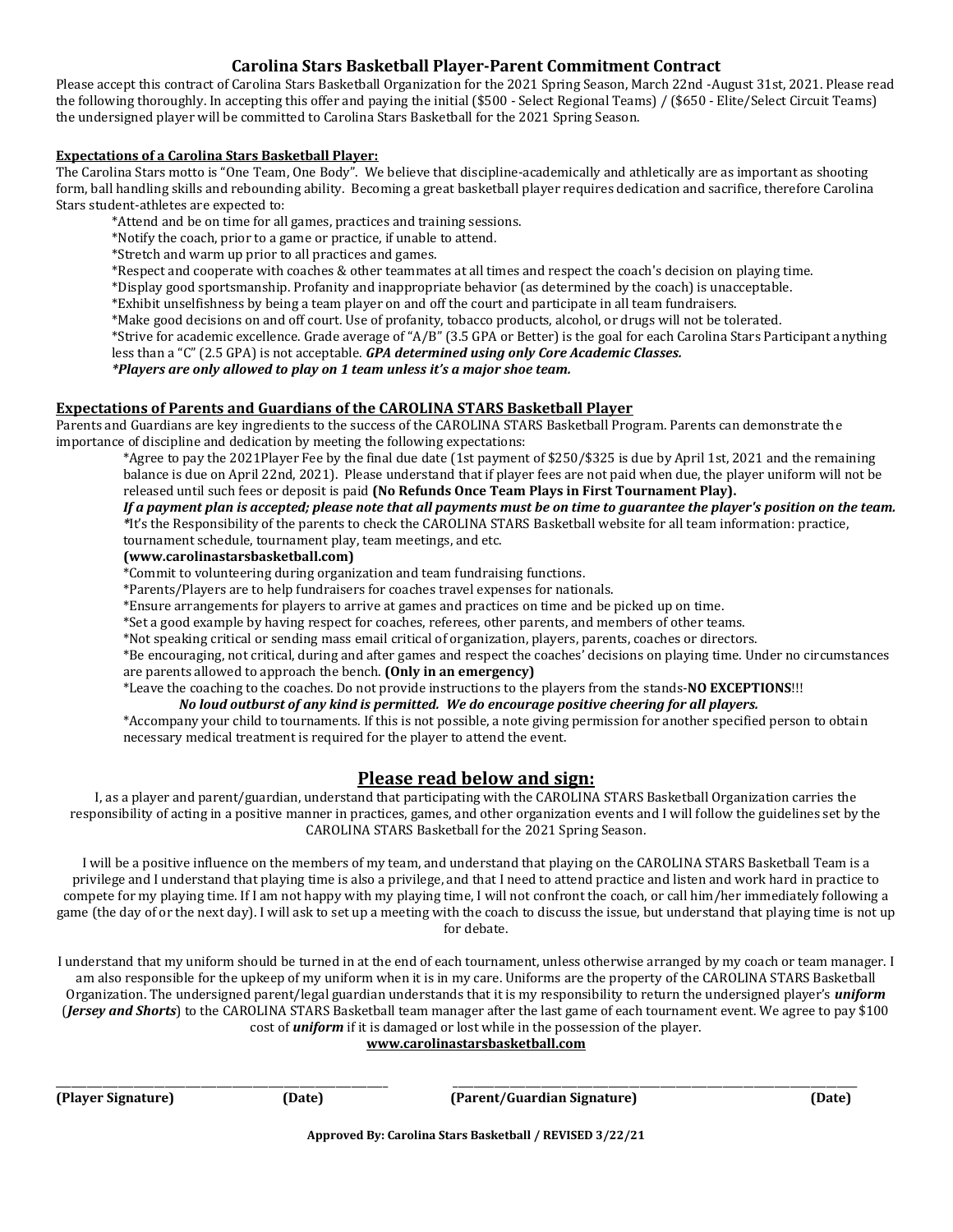#### **2021 Spring Season Registration Form (TEAM BOOK INFO. SHEET)**

| Home Address: North States and States and States and States and States and States and States and States and States and States and States and States and States and States and States and States and States and States and Stat<br>Address City St Zip                                                                                                                                                                                                                                                                                                                                                                                                                                                                                                 |                             |     |
|-------------------------------------------------------------------------------------------------------------------------------------------------------------------------------------------------------------------------------------------------------------------------------------------------------------------------------------------------------------------------------------------------------------------------------------------------------------------------------------------------------------------------------------------------------------------------------------------------------------------------------------------------------------------------------------------------------------------------------------------------------|-----------------------------|-----|
|                                                                                                                                                                                                                                                                                                                                                                                                                                                                                                                                                                                                                                                                                                                                                       |                             |     |
| $Parent(s) Name:$ Mom Dad                                                                                                                                                                                                                                                                                                                                                                                                                                                                                                                                                                                                                                                                                                                             |                             | Dad |
|                                                                                                                                                                                                                                                                                                                                                                                                                                                                                                                                                                                                                                                                                                                                                       |                             |     |
|                                                                                                                                                                                                                                                                                                                                                                                                                                                                                                                                                                                                                                                                                                                                                       |                             |     |
|                                                                                                                                                                                                                                                                                                                                                                                                                                                                                                                                                                                                                                                                                                                                                       |                             |     |
|                                                                                                                                                                                                                                                                                                                                                                                                                                                                                                                                                                                                                                                                                                                                                       |                             |     |
| Is this player covered under a parent / guardians insurance? _______ Yes ________ No<br>Medical issues / allergies that the Carolina Stars Basketball program needs to know about: _______________                                                                                                                                                                                                                                                                                                                                                                                                                                                                                                                                                    |                             |     |
| Please read and sign the following: I have read and agree to follow the rules and policies on the attached page of the Carolina<br>Stars Basketball AAU Program. I understand that if I, as a parent / guardian, or my spouse or relative, do not follow the rules and<br>policies of the Carolina Stars AAU Boys/Girls Basketball Program that I am / we are subject to disciplinary action by the<br>program's Board of Directors and / or Director of Basketball Operations. I understand the fees structure, and the program's policy<br>on refunds. I understand the uniform policy. I understand that this program is for my child to learn, grow and have fun, and that I<br>have her participating in this program for those reasons.<br>Date | Parent / Guardian Signature |     |
| For office use only<br>Payment:                                                                                                                                                                                                                                                                                                                                                                                                                                                                                                                                                                                                                                                                                                                       |                             |     |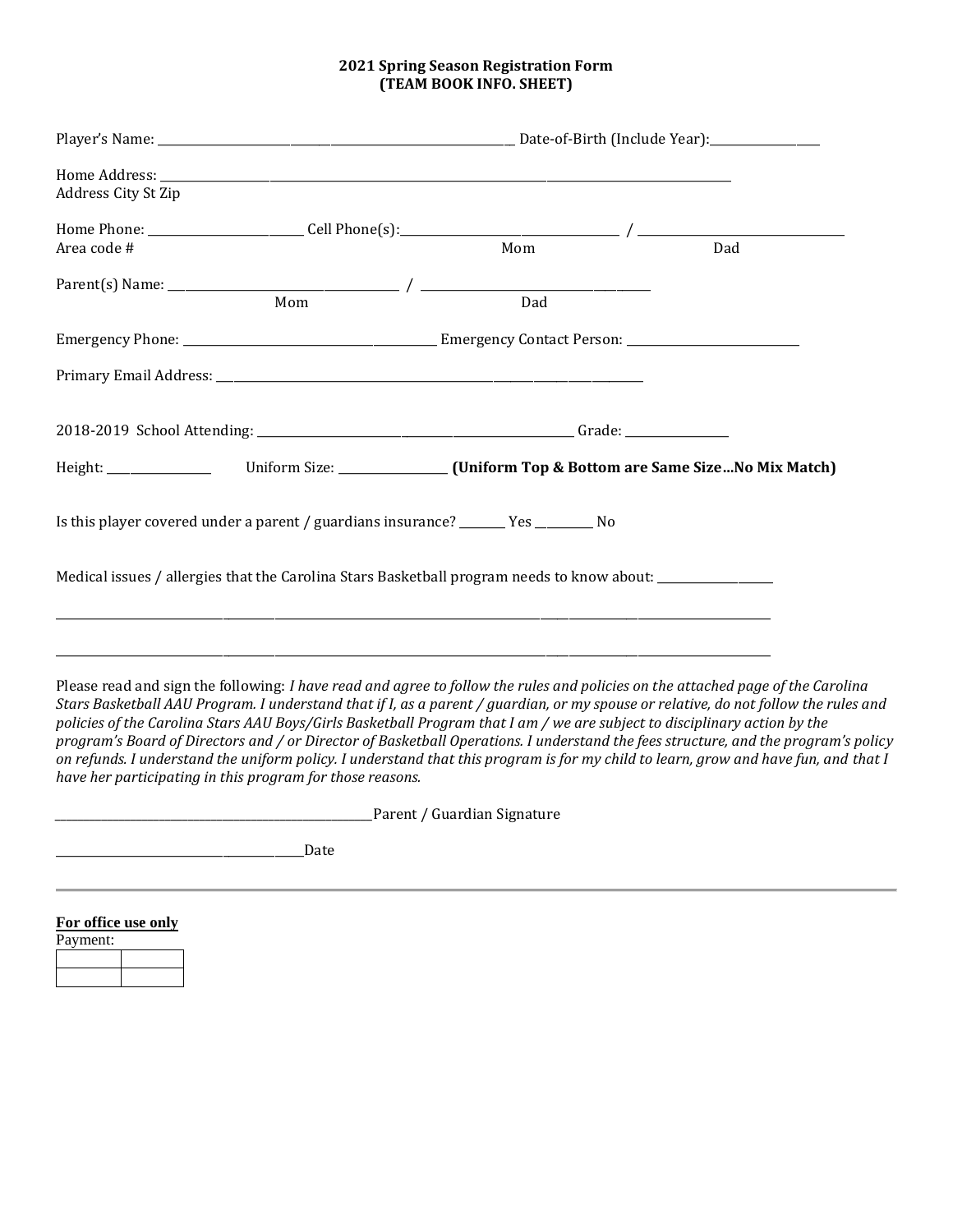## CAROLINA STARS BASKETBALL Medical Release Form

Head Coach: \_\_\_\_\_\_\_\_\_\_\_\_\_\_\_\_\_\_\_\_\_\_\_\_\_\_\_\_\_\_\_\_\_\_ Team Manager/Parent: \_\_\_\_\_\_\_\_\_\_\_\_\_\_\_\_\_\_\_\_\_\_\_\_\_\_\_\_\_\_\_\_\_\_\_\_\_\_

I hereby give permission for any and all medical attention necessary to be administered to my child, whose name is: \_\_\_\_\_\_\_\_\_\_\_\_\_\_\_\_\_\_\_\_\_\_\_\_\_\_\_\_\_\_\_\_\_\_\_\_\_\_\_\_\_\_\_\_\_\_\_\_\_\_\_\_\_\_\_\_\_ in the event of an accident, injury, sickness, etc. under the directions of the persons listed above until such time as I may be contacted. This release is effective for the time during which my child is participating in any AAU, USSSA, USBA, NTBA, NCAA or Non-Sanctioned Basketball Tournaments or any preparatory practices, games, or tournaments for a period from March 22nd, 2021 to August 31st, 2021 including traveling to and from tournaments. I also hereby assume the responsibility for payment of any such treatment.

| In case I cannot be reached, please contact: |                       |  |
|----------------------------------------------|-----------------------|--|
|                                              |                       |  |
|                                              |                       |  |
|                                              |                       |  |
|                                              |                       |  |
|                                              |                       |  |
|                                              |                       |  |
|                                              |                       |  |
|                                              |                       |  |
|                                              |                       |  |
|                                              | Date: _______________ |  |